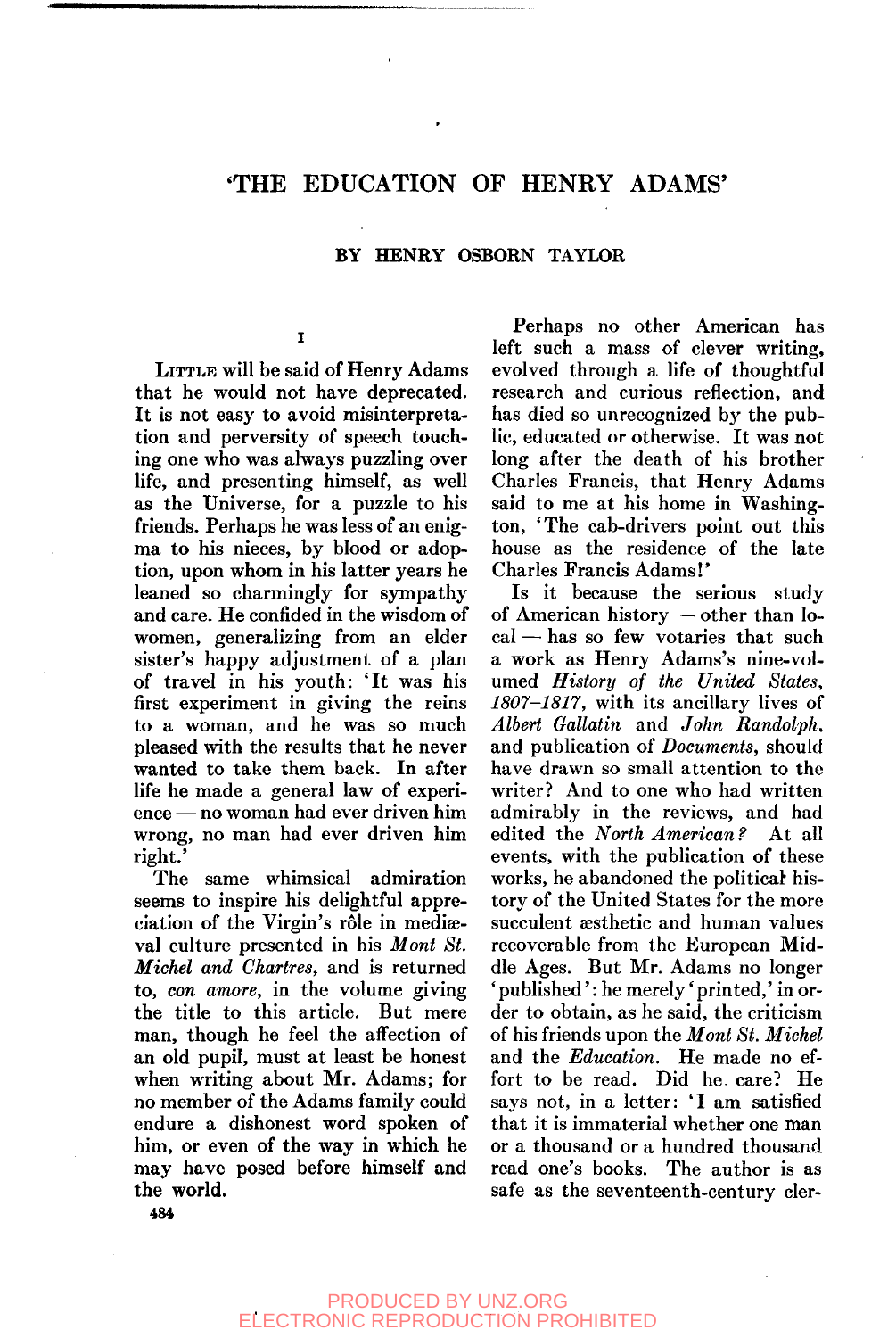gyman who printed his Sermon on Righteousness.'

A born 'intellectual,' Henry Adams was a virtuoso in writing, caring always for form, and possessing an inborn or sedulously acquired aptitude for the phrase and for the artistic and effective paragraph. There is little more perfect in American literature than the opening chapter of the *Education,* telling of his childhood's summers passed in Quincy at his grandfather's, who did not die till Henry was ten years old.

The house was on the hill . . . with a far view eastward over Quincy Bay, and northward over Boston. Till his twelfth year, the child passed his summers there, and his pleasures of childhood mostly centred in it. Of education he had as yet little to complain. Country schools were not very serious. Nothing stuck to the mind except home impressions, and the sharpest were those of kindred children; but as influences that warped a mind, none compared with the mere effect of the back of the President's bald head, as he sat in his pew on Sundays, in line with that of President Quincy, who, though some ten years younger, seemed to children about the same age. Before railways entered the New England town, every parish church showed half-a-dozen of these leading citizens, with gray hair, who sat on the main aisle in the best pews, and had sat there, or in some equivalent dignity, since the time of St. Augustine, if not since the glacial epoch. It was unusual for boys to sit behind a President grandfather, and to read over his head the tablet in memory of a President great-grandfather, who had ' pledged his life, his fortune, and his sacred honor' to secure the independence of his country, and so forth; but boys naturally supposed, without much reasoning, that other boys had the equivalent of President grandfathers, and that churches would always go on, with the baldheaded leading citizens on the main aisle, and Presidents or their equivalents on the walls. The Irish gardener once said to the child: 'You'll be thinkin' you '11 be President too!' The casuality of the remark made so strong an im-

pression on his mind that he never forgot it. He could not remember ever to have thought on the subject; to him, that there should be a doubt of his being President was a new idea. What had been would continue to be. He doubted neither about Presidents nor about Churches, and no one suggested at that time a doubt whether a system of society which had lasted since Adam would outlast one Adams more.

The portrait of his grandmother is a marvel of finesse and tenderness: —

The Madam was a little more remote than the President, but more decorative. She stayed much in her own room with the Dutch tiles, looking out on her garden with the box walks, and seemed a fragile creature to a boy who sometimes brought her a note or a message, and took distinct pleasure in looking at her delicate face under what seemed to him very becoming caps. He liked her refined figure; her gentle voice and manner; her vague effect of not belonging there, but to Washington or to Europe, like her furniture, and writingdesk with little glass doors above and little eighteenth-century volumes in old binding, labelled Peregrine Pickle or Tom Jones or Hannah More.

Try as she might, the Madam could never be Bostonian, and it was her cross in life, but to the boy it was her charm. Even at that age, he felt drawn to it. The Madam's life had been in truth far from Boston. She was born in London in 1775, daughter of Joshua Johnson, an American merchant, brother of Governor Thomas Johnson of Maryland, and Catherine Nuth, of an English family in London. Driven from England by the revolutionary war, Joshua Johnson took his family to Nantes, where they remained till the peace. The girl Louisa Catherine was nearly ten years old when brought back to London, and her sense of nationality must have been confused; but the influence of the Johnsons and the services of Joshua obtained for him from President Washington the appointment of Consul in London on the organization of the government in 1790.

In 1794 President Washington appointed John Quincy Adams minister to the Hague.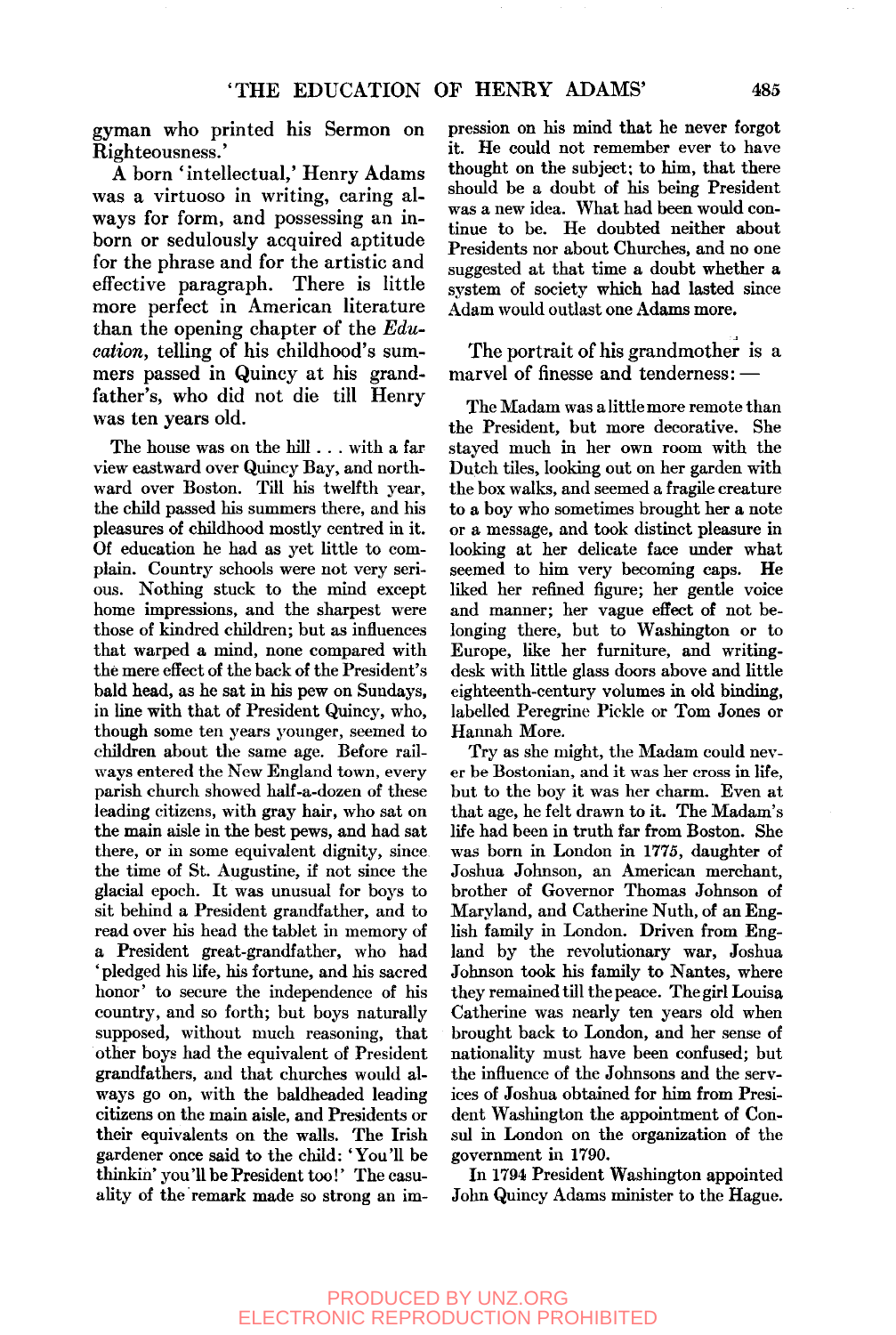He was twenty-seven years old when he returned to London, and found the Consul's house a very agreeable haunt. Louisa was then twenty.

At that time, and long afterwards, the Consul's house, far more than the Minister's, was the centre of contact for travelling Americans, either official or other. The Legation was a shifting point, between 1785 and 1815; but the Consulate, far down in the City, near the Tower, was convenient and inviting; so inviting that it proved fatal to young Adams. Louisa was charming, like a Ronmey portrait, but among her many charms that of being a New England woman was not one. The defect was serious. Her future mother-in-law, Abigail, a famous New England woman whose authority over her turbulent husband, the second President, was hardly so great as that which she exercised over her son, the sixth to be, was troubled by the fear that Louisa might not be made of stuff stern enough, or brought up in conditions severe enough, to suit a New England climate, or to make an efficient wife for her paragon son, and Abigail was right on that point, as on most others where sound judgment was involved; but sound judgment is sometimes a source of weakness rather than of force, and John Quincy already had reason to think that his mother held sound judgments on the subject of daughters-in-law, which human nature, since the fall of Eve, made Adams helpless to realise.

Being three thousand miles away from his mother, and equally far in love, he married Louisa in London, July 26, 1797, and took her to Berlin to be the head of the United States Legation. During three or four exciting years, the young bride lived in Berlin; whether she was happy or not, whether she was content or not, whether she was socially successful or not, her descendants did not surely know; but in any case she could by no chance have become educated there for a life in Quincy or Boston.

In 1801 the overthrow of the Federalist party drove her and her husband to America, and she became at last a member of the Quincy household; but by that time her children needed all her attention, and she remained there, with occasional winters in

Boston and Washington, till 1809. Her husband was made Senator in 1803, and in 1809 was appointed Minister to Russia. She went with him to St. Petersburg, taking her baby, Charles Francis, born in 1807; but broken-hearted at having to leave her two older boys behind. The life at St. Petersburg was hardly gay for her; they were far too poor to shine in that extravagant society; but she survived it, though her little girl baby did not, and in the winter of 1814-15, alone with the boy of seven years old, crossed Europe from St. Petersburg to Paris, in her travelling-carriage, passing through the armies, and reaching Paris in the *Cent Jours* after Napoleon's return from Elba. Her husband next went to England as Minister, and she was for two years at the Court of the Regent.

In 1817 her husband came home to be Secretary of State, and she lived for eight years in F Street, doing her work of entertainer for President Monroe's administration. Next she lived four miserable years in the White House. When that chapter was closed in 1829, she had earned the right to be tired and delicate, but she still had fifteen years to serve as wife of a Member of the House, after her husband went back to Congress in 1833. Then it was that the little Henry, her grandson, first remembered her, from 1843 to 1848, sitting in her panelled room, at breakfast, with her heavy silver tea-pot and sugar-bowl and creamjug, which came afterwards to him and still exist somewhere as an heirloom of the modern safety-vault. By that time she was seventy years old or more, and thoroughly weary of being beaten about a stormy world. To the boy she seemed singularly peaceful, a vision of silver gray, presiding over her old President and her Queen Anne mahogany; an exotic, like her Sevres china; an object of deference to every one, and of great affection to her son Charles; but hardly more Bostonian than she had been fifty years before, on her wedding-day, in the shadow of the Tower of London.

This portrait of an exquisite grandmother is a parallel to the writer's appreciation of the medieval Virgin. There was never a touch of cynicism or disillusionment in anything he had to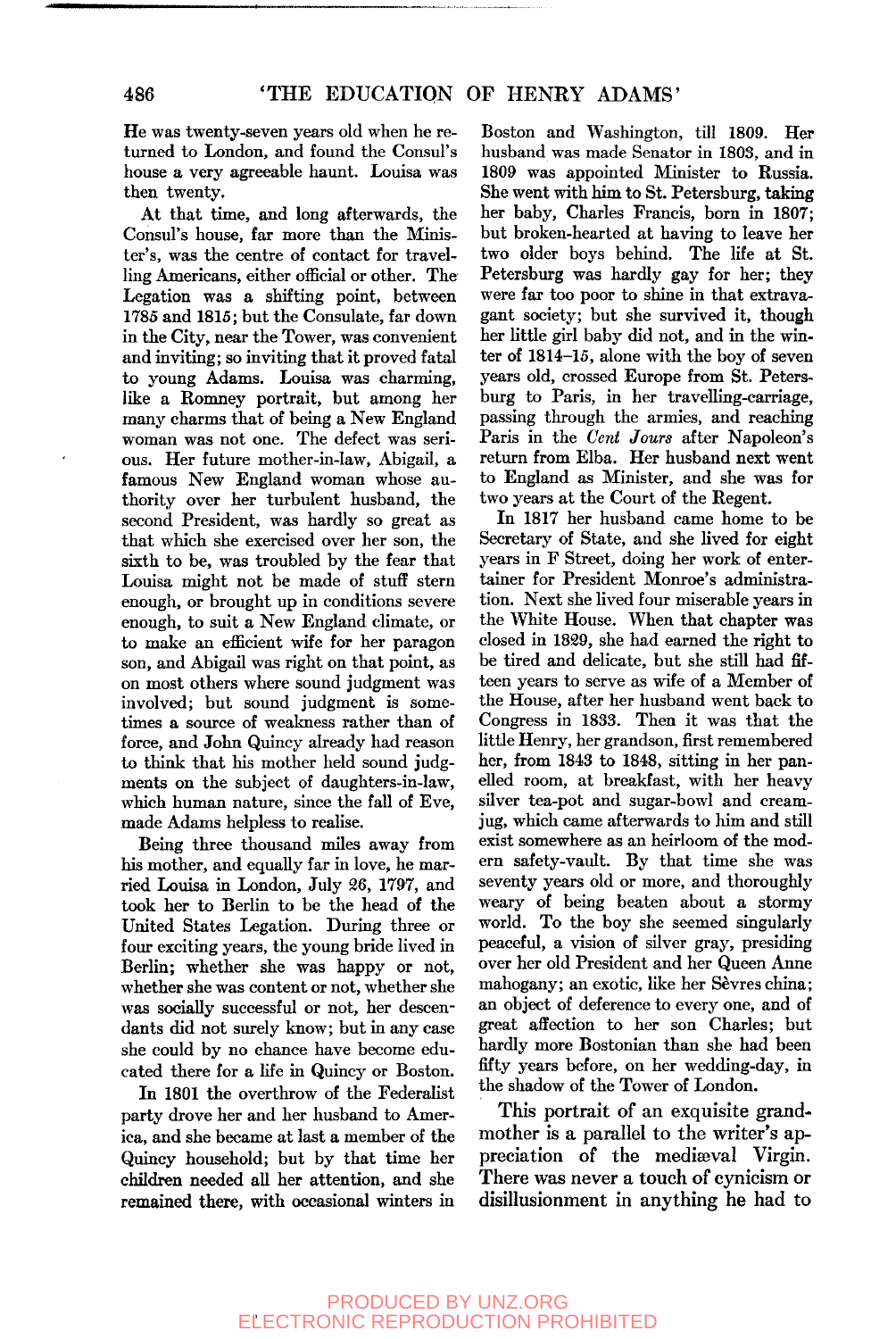say of symbolical or dead women, any more than in his conversation with their living daughters. Men were less convincingly admirable; yet penetrating and subtle sketches of men follow through this book, surpassing in charm and psychological quality those which make the oases in Lord Morley's recent volumes of *Reminiscences.* The elucidation of the character and mentality of his father, Charles Francis Adams, Senior, is very careful and quite different from the characterization of him in the writings of another son, Charles Francis. Henry writes: —

His father's character was therefore the larger part of his education, as far as any single person affected it, and for that reason, if for no other, the son was always a much interested critic of his father's mind and temper. Long after his death as an old man of eighty, his sons continued to discuss this subject with a good deal of difference in their points of view. To his son Henry, the quality that distinguished his father from all the other figures in the family group, was that, in his opinion, Charles Francis Adams possessed the only perfectly balanced mind that ever existed in the name. For a hundred years, every newspaper scribbler had, with more or less obvious excuse, derided or abused the older Adamses for their want of judgment. They abused Charles Francis for his judgment. Naturally they never attempted to assign values to either; that was the children's affair; but the traits were real. Charles Francis Adams was singular for mental poise, — absence of self-assertion or self-consciousness, — the faculty of standing apart without seeming aware that he was alone, — a balance of mind and temper that neither challenged nor avoided notice, nor admitted question of superiority or inferiority, of jealousy, of personal motives, from any source, even under great pressure. This unusual poise of judgment and temper, ripened by age, became the more striking to his son Henry as he learned to measure the mental faculties themselves, which were in no way exceptional either for depth orrange. Charles Francis Adams's memory was hardly above the average; his mind was not bold like his grandfather's or restless like his father's, or imaginative or oratorical — still less mathematical; but it worked with singular perfection, admirable self-restraint, and instinctive mastery of form. Within its range it was a model.

**II** 

Evidently the foil to his father's personality in Henry Adams's mind, was the more resplendent figure of Charles Sumner, the object of the youth's loving, but passing admiration. According to the analysis in the *Education,* Sumner's friendship for the elder C. F. Adams seems to have rather worse than tottered when President Lincoln, in April, 1861, appointed Adams Minister to England. Ignoring or ignorant of Sumner's disapproval, Mr. Adams accepted the appointment, and took with him his son Henry as private secretary. Years of preëminent service were now to follow, rendered by the father to his country, while for the son of twentythree they made the chief obvious episode of a life. His impression of their events is given in a tense and dramatic narrative, which, as he protests, 'is not a story of the diplomatic adventures of Charles Francis Adams, but of his son Henry's adventures in search of an education.' Yet the temperamental presentation does but enhance the master-interest of the diplomatic parable.

It opens with humorous pathos, the minister on his voyage recalling how his grandfather had sailed in 1778 'on a diplomacy of adventure,' taking his son John Quincy, then eleven years of age; how his father, that same John Quincy, again had sailed for Russia in 1809, with himself a baby, 'almost as much of an adventurer as John Adams before him, and almost as successful. He thought it natural that the gov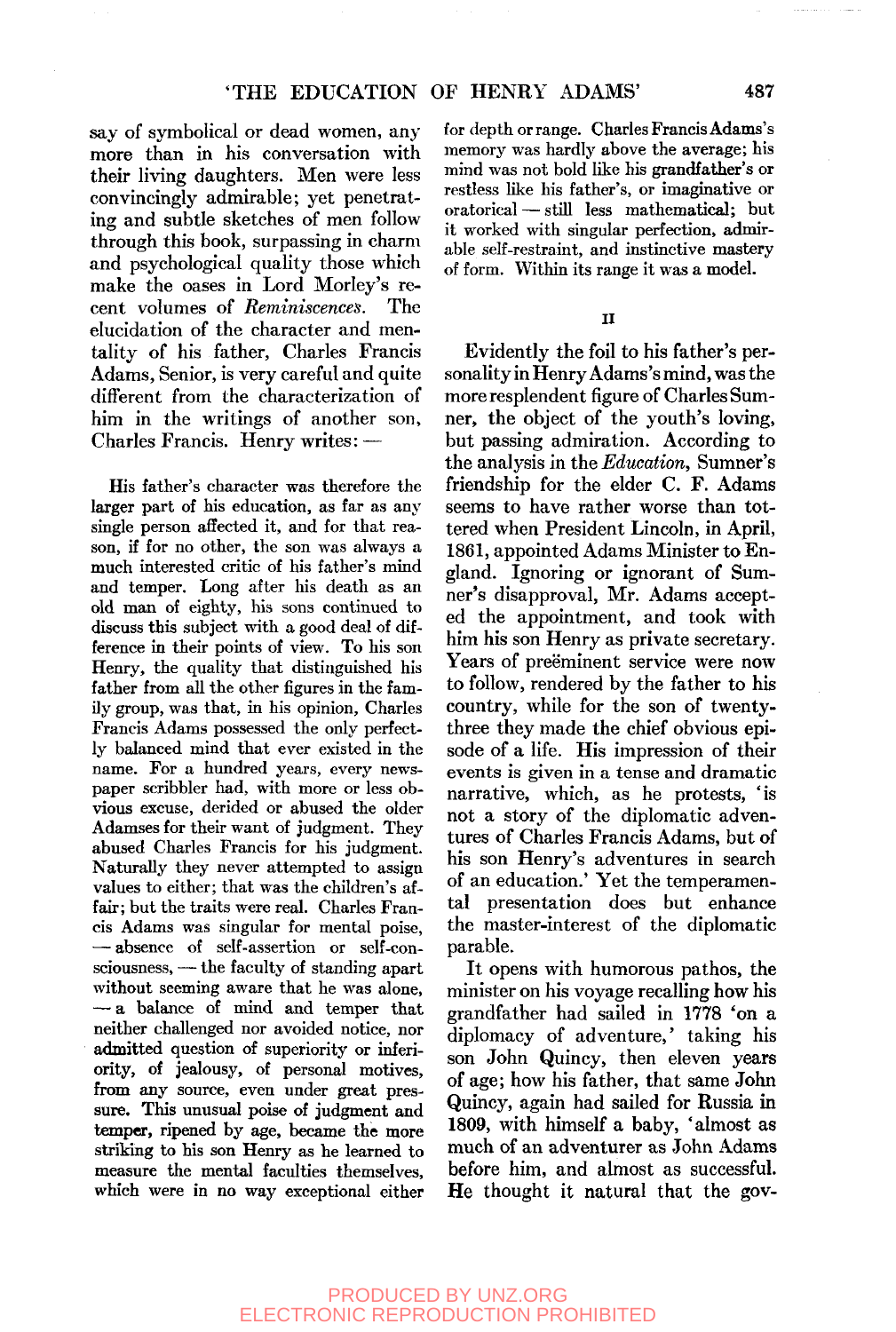ernment should send him out as an adventurer also, with a twenty-threeyear-old son.'

This final private secretary had learned reticence, and not to grumble, by the time ' the party landed at Liverpool, May 13, 1861, and went straight up to London: a family of early Christian martyrs about to be flung into an arena of lions, under the glad eyes of Tiberius Palmerston.'

Lord Palmerston had arranged the ceremony, the immolation — consisting in the official announcement that England recognized the belligerency of the Confederacy. Whatever his father felt and concealed, the thud produced a dulness of comprehension in the son. He had all his thinking to reverse, and now must learn that nobody in England

doubted that Jefferson Davis had made or would make a nation, and nearly all were glad of it, though not often saying so. They mostly imitated Palmerston, who, according to Mr. Gladstone, 'desired the severance as a diminution of a dangerous power, but prudently held his tongue.' The sentiment of anti-slavery had disappeared. Lord John Russell, as Foreign Secretary, had received the rebel emissaries, and had decided to recognise their belligerency before the arrival of Mr. Adams, in order to fix the position of the British Government in advance. The recognition of independence would then become an understood policy; a matter of time and occasion.

It may be as well to remark here that the passage just quoted looks upon English sentiment from a London standpoint, and ignores the friendliness of other parts of England — of the Lancashire cotton-spinners for example, who, against their palpable interests and with ruin staring them in the face, upheld the Union cause. The private secretary stranded in London was not likely to learn of this. Officially obliged to go wherever his father

or mother needed escort, the young man keenly felt his social isolation, which might also be some comfort to him as, at the end of his first season, 'he hugged himself in his solitude when the story of the battle of Bull Run appeared in the *Times.*' The minister's continuance in London seemed precarious enough. 'For the next year they went on only from week to week, ready to leave England at once, and never assuming more than three months for their limit. Europe was waiting to see them go.'

This was not to be. Even the affair of Mason and Slidell was weathered. The minister was lucky in his opponents—^Mr. Mason for example. His own position in London gradually improved. At least he was not open to ridicule. Society took on the habit of accepting him, of treating him cordially 'as, by birth and manners, one of themselves.' Friends, strong and useful, began to show themselves — Monckton Mihies and William E. Forster, whose portraits are duly given. 'Milnes was the good-nature of London; the Gargantuan type of its refinement and coarseness; the most universal figure of May Fair.'

And then, those pillars of defense and engines of offense as well, John Bright and Richard Cobden. last two 'took bluntly the side of the Union against Palmerston, whom they hated. Strangers to London society, they were at home in the American Legation, delightful dinner-company, talking always with reckless freedom.' They were friendly with the young man, who also began to make friends of his own. But he longed to break away — to go home!

'Of the year 1862 Henry Adams could never think without a shudder.' There in London he did not hate the rebels: he hated the British government — its Palmerston, and its Lord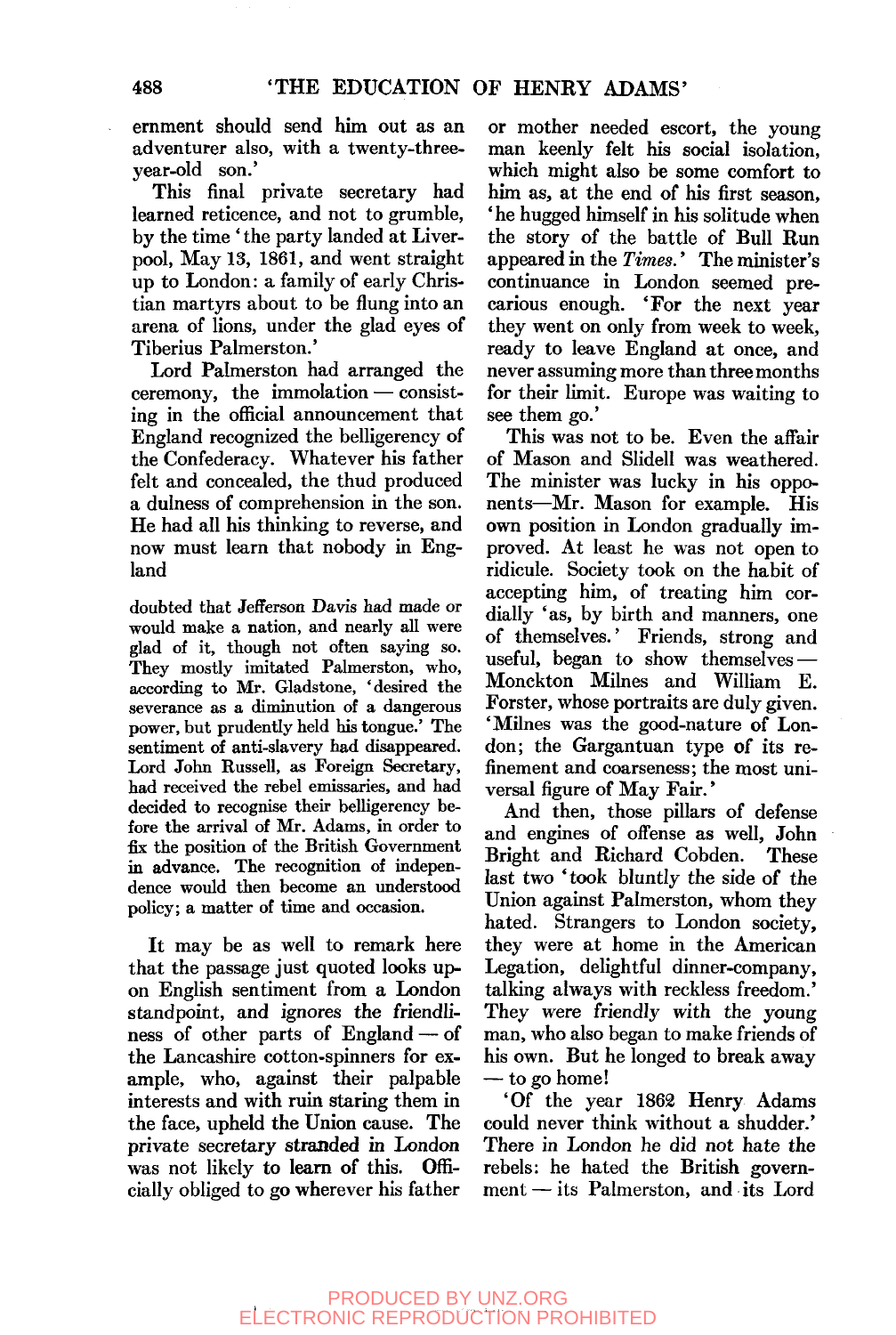John Russell, whose 'form of defense,' for example, in the matter of the sailing of the Alabama from Liverpool, 'covered intent to kill.' Through a mordant analysis of facts, the book shows the persistently hostile conduct of Lord John, scarcely veiled in an obliquity of statement, which Gladstone threw to the winds in his famous, subsequently apologized for, indiscretion of October 7, 1862.

Obviously Minister Adams had need of all his friends and all his collectedness to maintain himself in the face of hostile sentiment and unfriendly action. Very tense are these pages, through which may be traced the painful amelioration of the situation. We feel the anxiousness of the Minister's contention with Lord Palmerston and Lord John Russell, the stiffening of his support from Secretary Seward; we note the sending over of efficient Americans, like Thurlow Weed, to aid his efforts, the reaction within the British Cabinet, the resounding blows of Bright, the strengthening news of Vicksburg and Gettysburg — all of which enabled Minister Adams to win 'the battle of the rams,' and prevent the sailing, from the Lairds' yards at Birkenhead, of the two armored cruisers intended to break the blockade of the Southern coast. The crisis was past, and the four-years' tension of nerve relaxed.

### **Ill**

Much could be quoted from these pages giving the turns of the diplomatic drama, and the diversions of the private secretary in the company of an increasing number of attractive friends. But the story of his further intellectual fortunes draws us on, the story of an Education, which the book professes to be.

The lessons of diplomacy had inter-

jected queer disturbing elements into the vacuum of Bostonian adolescence. It was all unsatisfactory. The writer's frequent reiteration of his failure to get this education need not intrigue us; for the education which Henry Adams was to seek through experience of men and the reading of many books meant, not only personal enlightenment, but a rational explanation of the World. This becomes more evidently the theme of the latter half of the book, where nothing correspondingly concrete succeeds the exciting diplomatic narrative and the idyllic picture of a childhood. One may recall how the Voltairean wanderings of the second part of the *Roman de la Rose* follow the *precieux* but lovely idyl with which the poem opens.

Sir Charles Lyell was intimate at the Legation, and Henry, impelled by admiration for the great geologist, reviewed the new edition of Lyell's *Principles of Geology,* in an article for the *North American.* He became absorbed in Darwinism, which he professes not to have understood. Yet he drew the stimuli of its facts and inductions into his own perplexed thinking upon humanity. Perils attend the lay endeavor to read the concepts and principles of physical science into the lessons of human experience; they are bravely incurred by Mr. Adams. 'At the very outset Adams struck on Sir Charles's Glacial Theory or theories. He was ignorant enough to think that the glacial epoch looked like a chasm between him and a uniformitarian world. If the glacial period was uniformity, what was catastrophe?' In later life Henry Adams was to become the close friend of another geologist, Clarence King, whose memory and *mots*  are still green. He does not give in his *Education* the frivolous explanation of the Boston climate offered by his friend: 'Boston was 1,387,453 years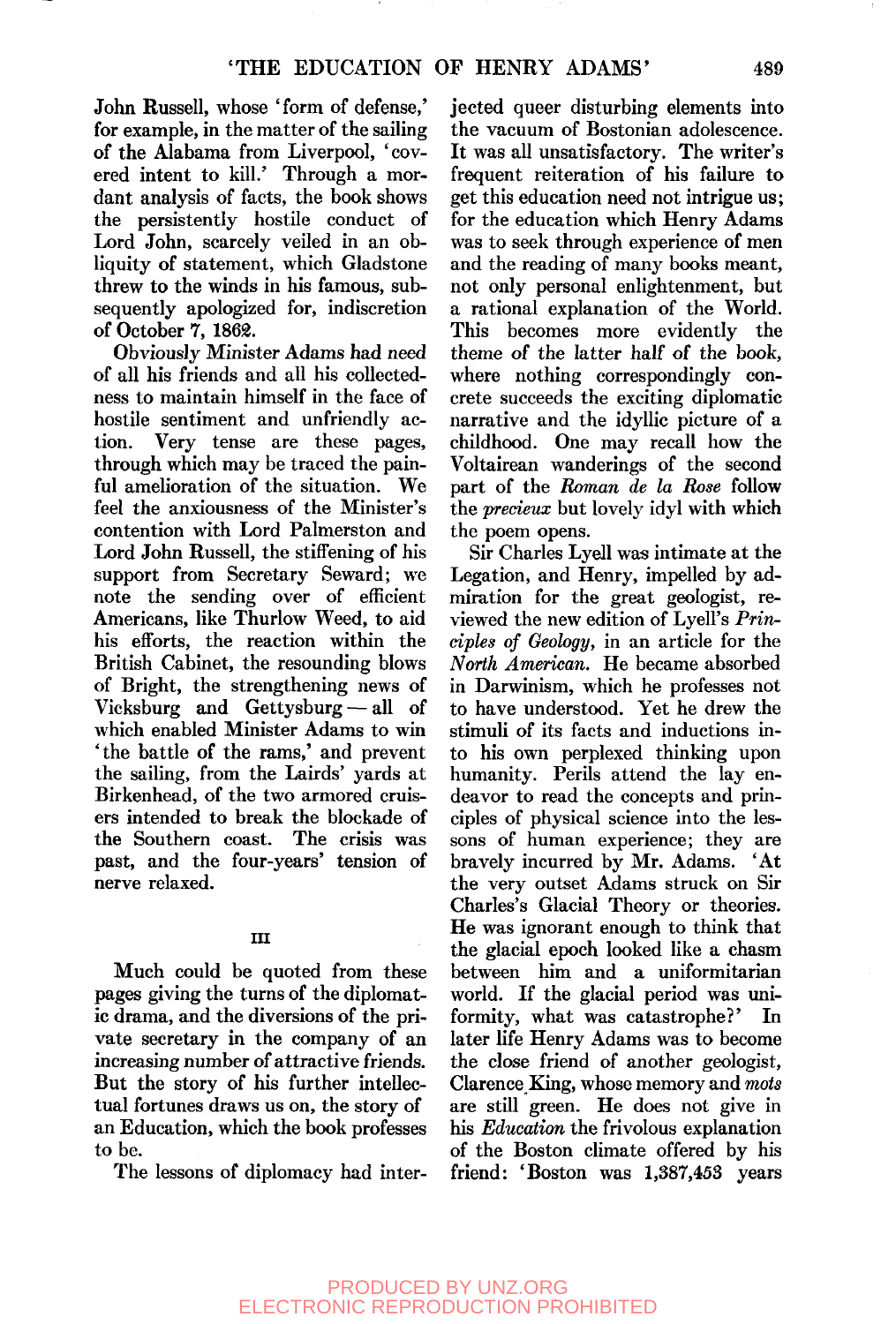under the ice; and then the Adamses came.'

It is well to remember that the mental progress or intellectual bafflings recorded here are given as they returned to the writer when he was an old man. Thus they came to him in retrospection when he was writing *The Education of Henry Adams: a Study of Twentieth Century Multiplicity.* He set them down as they appeared to him through the transforming distance, as he looked back upon his earlier self wandering through that faded labyrinth of fact and lucubration, seeking some light of universal, or at least rational, purpose. In the later time heart-breaking domestic affliction goaded him to the quest, yet held too sad a barrier to his eyes. The real refuge was to be consideration, and whatever else is shadowed in that St. Gaudens statue in the Rock Hill Cemetery in Washington — at the foot of which now Henry Adams also lies.

But more tangible labors had actually filled out his life and ministered to its content. For Adams was a man of industry, always doing more work than he confessed to. With him all facts had to be inter-related into meaning and significance. 'For facts as such I have a profound contempt,' he said one day in his classroom; just as in his *Educatim* he remarks that, 'nothing in education is so astonishing as the amount of ignorance it accumulates in the form of inert facts.' He taught history at Harvard from 1870 to 1877, at the latter date intimating to me, disappointed of his teaching for my coming senior year, that he had been professor as long as one ought to be. He says in his book that he left with a sense of failure; but it certainly was far from that in the convictions of his students. He was the first teacher of history at Harvard to discard the textbook, and put his students to work for themselves.

Clarence King, John La Farge, and John Hay were the chief friends and outer luminaries of Mr. Adams's later life. They made a rare quartette.

Of all the men who had deeply afifected their friends since 1850 John La Farge was certainly the foremost, and for Henry Adams, who had sat at his feet since 1872, the question how much he owed La Farge could be answered only by admitting that he had no standard to measure it by. Of all his friends La Farge alone owned a mind complex enough to contrast against the commonplaces of American uniformity.

*Arcades ambo!* No one ever thought of plumbing John La Farge, or Henry Adams either. But the former — artist always, and wonderful discourser — 'repulsed argument.' On a trip to the South Seas taken by the two together. La Farge in the warm Tahiti nights, would tell his companion, 'Adams, you reason too much.' One night, after an argument, La Farge dreamed that he was disturbed by the *mind*  of Henry Adams rattling around the room. It turned out to be a rat. Apropos of this dream and of certain chapters in our book, we may say that the Universe is so big that one's mind is sure to rattle round it, unless thought encyst itself in some strayed fragment, which it can never quite correlate with the whole. Nearer the La Fargean vein is a bit of an old man's funny letter written by Mr. Adams in April two years go: —

DEAE INFANT . . . Yesterday I walked in the spring woods, and met a fly. To that fly I said:' Fly! do you want me to tell you the truth about yourself?' And that fly winked at me - carefully - and said: 'You be damned.' — They have told me that just seventy-eight times. They are not tired, but I am.

But the latter part of the book does not lack a potent coherency, given it by the deft union of two connected themes, both of them prophetic of the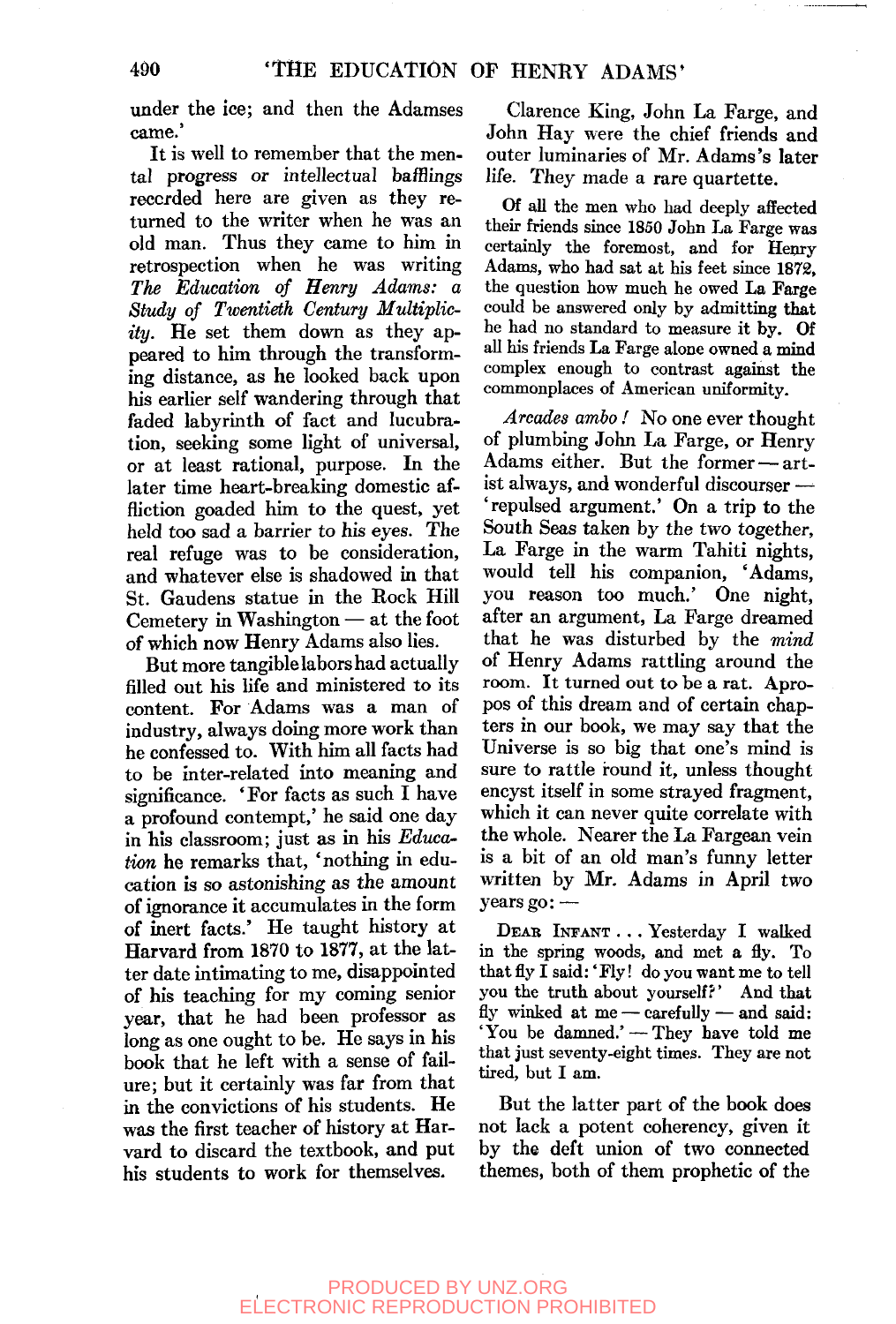present position and function of the United States. In 1884 Adams and his friend Hay built themselves adjoining houses on Lafayette Square in Washington, and spent there the greater part of the years still falling to them. Mr. Adams was always intimate with men who guided events in Washington, if not with the 'best-sellers' there. From these surroundings, but more distinctly from the vantage-ground of his own study and reflection, he lays before us the progressing grades of self-consciousness through which the United States came to recognize itself as a world-power and undertook to act accordingly. This theme weaves itself around an affectionate exposition glorification, indeed — of the career of John Hay as Ambassador to England and afterwards as Secretary of State.

Even then, twenty years ago, it was the 'sudden appearance of Germany as the grizzly terror' which 'frightened<br>England into America's arms.' 'For England into America's arms.' the first time in his life,' says Mr. Adams, 'he felt a sense of possible purpose working itself out in history.' This was also the time of the Spanish War.

Next came the summer of 1900, with its fantastic doings at Peking, followed by the astoundingly successful moves of Hay — and purpose continued to shine through history. Incidentally the work was killing Hay; but was worth it.

So the diplomatic tale progresses. America learns, and so does Henry Adams, although geology and evolution still fail to solve the riddle of the World. Indeed, the Virgin, with St. Thomas Aquinas, offers more genial comfort. Adams in two of his last

chapters reaches some solution in 'a dynamic theory of history,' with 'a law of acceleration' as its pivot. 'To evolutionists may be left the processes of evolution; to historians the single interest is the law of reaction between force and force, — between mind and nature, — the law of progress.' The United States offers, to-day, a portentous example of this acceleration of the self-consciousness of national power and world-function.

Henry Adams lived to see this, but made no attempt to include it in his *Education.* That ends with the death of Hay. Life, in thought, had never been easy to him. He enjoyed taking it very hard and then lapsing into an intellectual *laisser-faire.* The latter became usual with him in the closing years. He died in his sleep. The time was that of the shattering opening of the German offensive at the end of March last. There was then warrant for what he said to his companion the day before his death: 'Life has become almost intolerable.'

Henry Adams is an example, so extraordinary as to be almost unique, of a New Englander who had perhaps over-considered the matter of his thought; a sophisticated mind, yet scarcely as disillusioned as it sought to think itself; nevertheless, a mind conscientiously posing as the spirit of a New England Montaigne. He avoided recognition willfully, not merely from the thoughtless, but from the sincerely thoughtful; and purposely he carried obliteration to a grave which has no stone to mark his name. None the less, the lack of recognition of Henry Adams throws a sort of faint sidelight on the culture of his country.